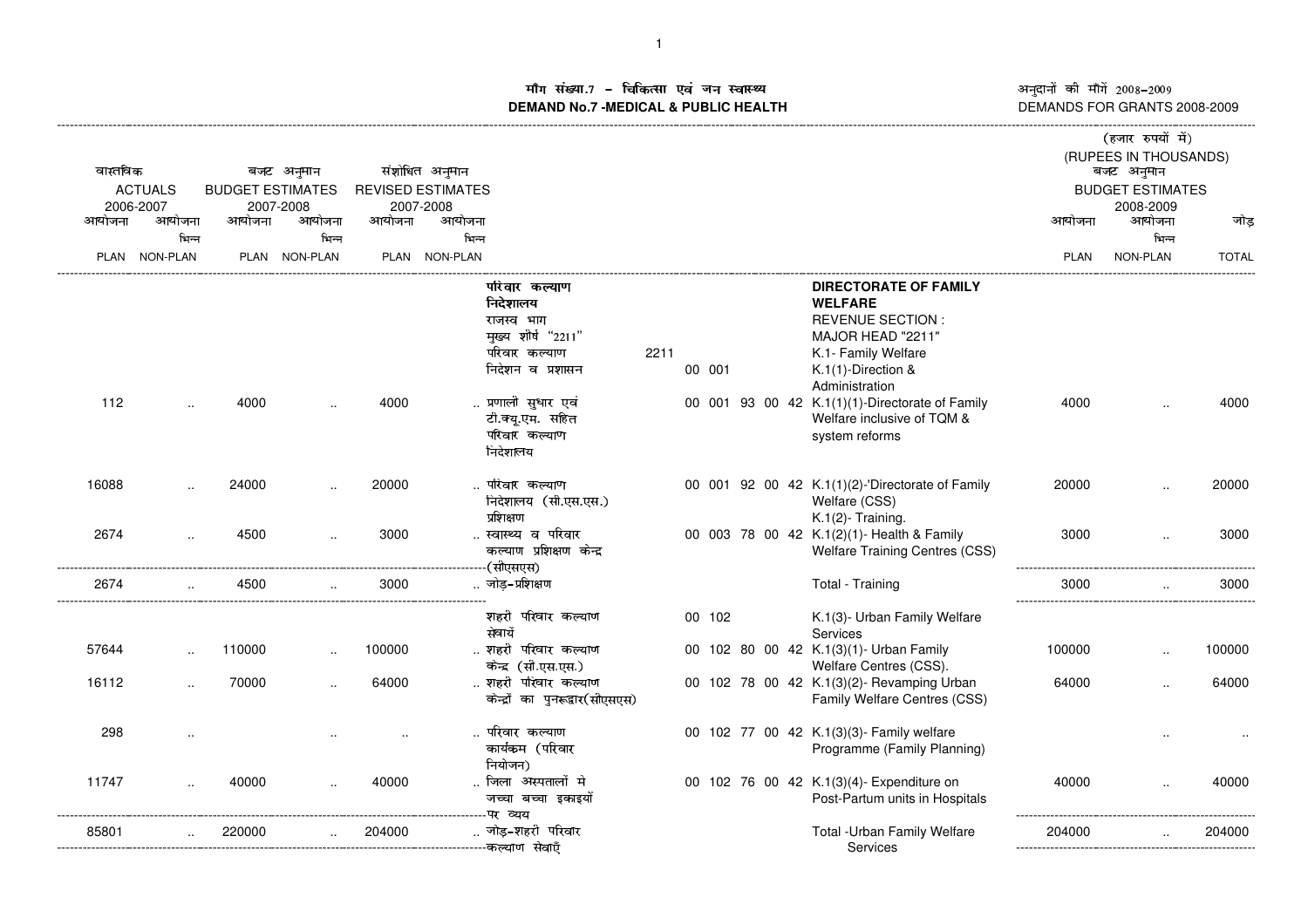माँग संख्या.7 – चिकित्सा एवं जन स्वास्थ्य<br>MAND.No.7.MEDICAL & DUBLIC HEALTH **DEMAND No.7 -MEDICAL & PUBLIC HEALTH**----------------------------------------------------------------------------------------------------------------------------------------------------------------------------------------------------------------------------------------------------------------------------------------------

अनुदानों की माँगें 2008–2009<br>DEMANDS FOR GRANTS 2008-2009

| वास्तविक<br><b>ACTUALS</b><br>2006-2007 |                      | बजट अनुमान<br><b>BUDGET ESTIMATES</b><br>2007-2008 |                      | संशोधित अनुमान<br><b>REVISED ESTIMATES</b><br>2007-2008 |                 |                                                                                                                          |        |  |                                                                                                                                                       |        | (हजार रुपयों में)<br>(RUPEES IN THOUSANDS)<br>बजट अनुमान<br><b>BUDGET ESTIMATES</b><br>2008-2009 |              |  |
|-----------------------------------------|----------------------|----------------------------------------------------|----------------------|---------------------------------------------------------|-----------------|--------------------------------------------------------------------------------------------------------------------------|--------|--|-------------------------------------------------------------------------------------------------------------------------------------------------------|--------|--------------------------------------------------------------------------------------------------|--------------|--|
| आयोजना                                  | आयोजना<br>भिन्न      | आयोजना                                             | आयोजना<br>भिन्न      | आयोजना                                                  | आयोजना<br>भिन्न |                                                                                                                          |        |  |                                                                                                                                                       | आयोजना | आयोजना                                                                                           | जोड़         |  |
|                                         | PLAN NON-PLAN        |                                                    | PLAN NON-PLAN        |                                                         | PLAN NON-PLAN   |                                                                                                                          |        |  |                                                                                                                                                       | PLAN   | भिन्न<br>NON-PLAN                                                                                | <b>TOTAL</b> |  |
|                                         |                      |                                                    |                      |                                                         |                 |                                                                                                                          |        |  |                                                                                                                                                       |        |                                                                                                  |              |  |
|                                         |                      |                                                    |                      |                                                         |                 | मातृत्व एवं शिशु स्वास्थ्य                                                                                               | 00 103 |  | K.1(4)- Maternity and Child<br>Health.                                                                                                                |        |                                                                                                  |              |  |
| 9827                                    |                      | 32500                                              |                      | 27800                                                   |                 | विशेष प्रतिरक्षण<br>योजना एम.एम.आर.                                                                                      |        |  | 00 103 80 00 42 K.1(4)(1)- Special Immunisation<br>Programme MMR                                                                                      | 30000  |                                                                                                  | 30000        |  |
| 150                                     | $\sim$               |                                                    |                      | $\ddotsc$                                               |                 | बाल स्वास्थ्य के लिए<br>कार्य योजना                                                                                      |        |  | 00 103 76 00 42 K.1(4)(2)- Action plan for<br>child health                                                                                            |        |                                                                                                  |              |  |
| 219                                     | $\ddot{\phantom{a}}$ |                                                    |                      |                                                         |                 | बाल मृत्यु दर कम<br>करने के लिए विशेष<br>कार्यक्रम–मातृ सुरक्षा<br>अभियान                                                |        |  | 00 103 77 00 42 K.1(4)(3)- Special programme<br>to reduce childhood mortality -<br>Matri Suraksha Abhiyan                                             |        |                                                                                                  |              |  |
| 563                                     | $\ddot{\phantom{a}}$ |                                                    |                      |                                                         |                 | बाल कन्या के स्तर<br>में सुधार                                                                                           |        |  | 00 103 74 00 42 K.1(4)(4)- Improving the status<br>of girl child                                                                                      |        | $\ddotsc$                                                                                        |              |  |
| 1455                                    | $\cdot$              | 2500                                               | $\ddotsc$            | 1800                                                    |                 | पल्स पोलियो टीकाकरण                                                                                                      |        |  | 00 103 75 00 42 K.1(4)(5)- Pulse Polio<br>Immunisation                                                                                                | 2500   |                                                                                                  | 2500         |  |
| 1247                                    |                      |                                                    |                      |                                                         |                 | टीकारोधात्मक बीमारियॉॅं<br>जो कि राष्ट्रीय<br>टीकाकरण अभियान<br>में शामिल नहीं है<br>के विरूद्व विशेष<br>टीकाकरण अभियान  |        |  | 00 103 73 00 42 K.1(4)(6)-Special Immunisation<br>Drive against vaccine<br>preventable disease not<br>covered under National<br>Immunisation Schedule |        |                                                                                                  |              |  |
|                                         |                      |                                                    |                      |                                                         |                 | राष्ट्रीय मातृत्व सहायता<br>योजना (सी.एस.एस.)                                                                            | 00 103 |  | 00 42 K.1(4)(7)- National Maternity<br>Benifit Scheme (CSS)                                                                                           |        |                                                                                                  |              |  |
| $\ddotsc$                               |                      |                                                    |                      |                                                         |                 | आर.सी.एच. कार्यकम के<br>अर्न्तगत गैर सरकारी<br>संस्थानों को राज्य स्कोवा<br>समितियों द्वारा सहायता<br>अनुदान (सी.एस.एस.) |        |  | K.1(4)(8)- Grant-in-aid to MNGO's<br>through State SCOVA Societies<br>under RCH programme(CSS)                                                        |        |                                                                                                  |              |  |
|                                         |                      |                                                    |                      |                                                         |                 | परिवहन<br>पेट्रोल, तेल व चिकनाई<br>पर व्यय (सी.एस.एस.)<br>क्षतिपूर्ति                                                    | 00 105 |  | K.1(5)- Transport.<br>00 104 80 00 42 K.1(5)(1)-Expenditure on Petrol<br>Oil & Lubrication (CSS).<br>K.1(6)- Compensation.                            |        |                                                                                                  |              |  |
|                                         |                      |                                                    | $\ddot{\phantom{a}}$ | $\ddot{\phantom{a}}$                                    |                 | क्षतिपूर्ति (सी.एस.एस.)<br>सामुहिक शिक्षा(सीएसएस)                                                                        | 00 106 |  | 00 105 80 00 42 K.1(6)(1)- Compensation (CSS)<br>K.1(7)- Mass Education                                                                               |        |                                                                                                  |              |  |
| $\sim$                                  |                      |                                                    | $\sim$               | $\cdot$ .                                               |                 | संघ क्षेत्र में मिडिया<br>की गतिविधियॉ                                                                                   |        |  | 00 106 92 00 42 K.1(7)(1)- Media Activities in<br>UT(CSS)                                                                                             |        | ٠.                                                                                               |              |  |
|                                         |                      |                                                    |                      |                                                         |                 |                                                                                                                          |        |  |                                                                                                                                                       |        |                                                                                                  |              |  |